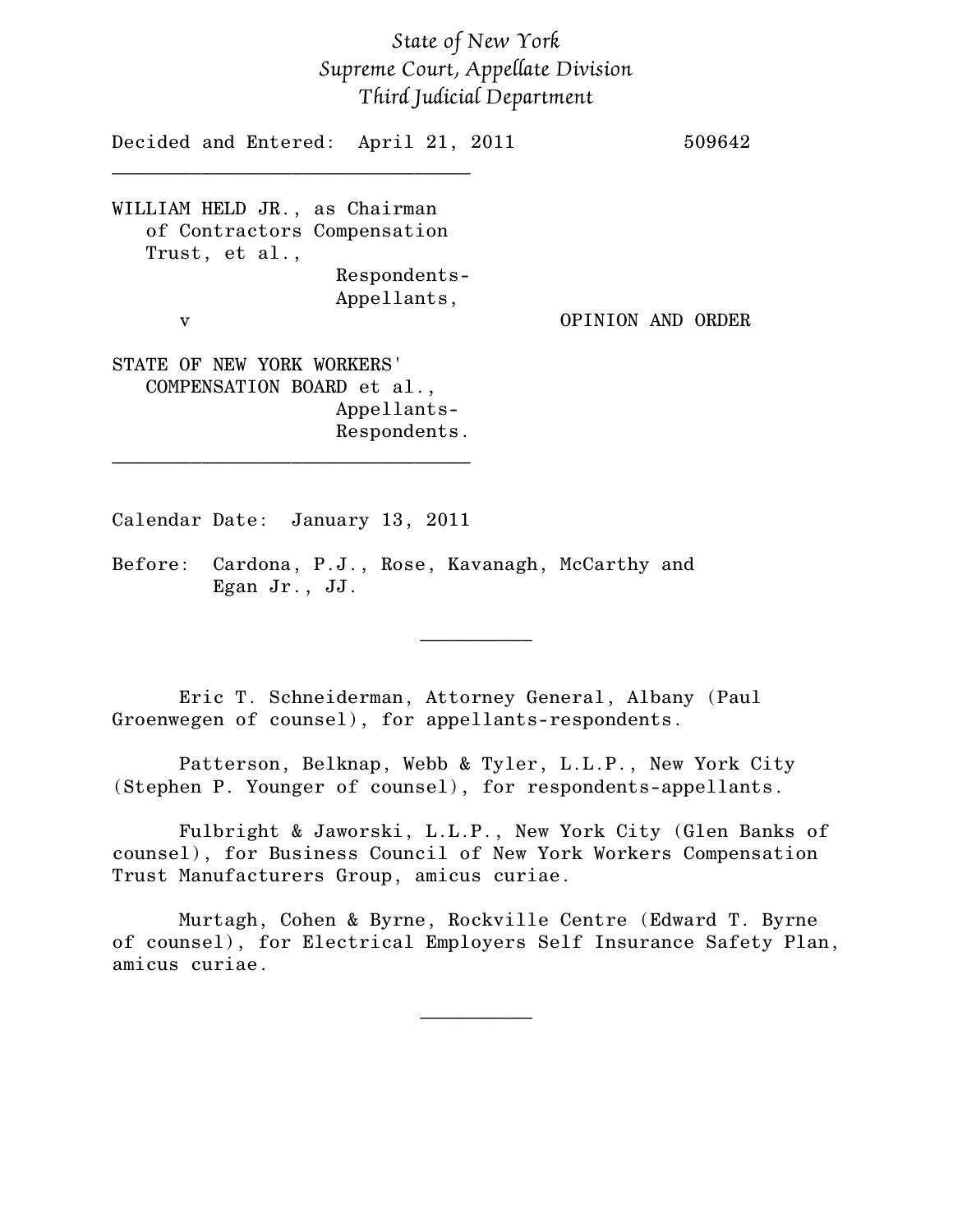### -2- 509642

Rose, J.

(1) Cross appeals from an order, amended order and second amended order of the Supreme Court (O'Connor, J.), entered April 20, 2010, May 5, 2010 and May 21, 2010 in Albany County, which, among other things, partially granted plaintiffs' motion for summary judgment, and (2) appeal from the judgment entered thereon.

I.

Our Workers' Compensation Law requires employers to secure the payment of compensation to their employees either through the State Insurance Fund, by purchasing an insurance policy or by self-insurance (see Workers' Compensation Law § 50). The option of self-insurance has long been available to individual employers whose financial resources are large enough for them to qualify (see Workers' Compensation Law § 50 [3]). In 1966, the Legislature added subdivision 3-a to Workers' Compensation Law § 50 to permit smaller employers in similar fields to exercise the privilege of self-insurance by joining together as members of group self-insured trusts (see L 1966, ch 895, § 2; ch 896, § 2). Plaintiffs are a number of such groups. They commenced this action in 2008 to challenge the constitutionality of certain annual assessments against them by defendant State of New York Workers' Compensation Board, including assessments imposed pursuant to Workers' Compensation Law § 50 (5) (former [f]) and (g) to cover the cost of the Board's payment of the compensation liabilities of defaulted groups.<sup>1</sup> Workers' Compensation Law § 50 (5) (former [f]) authorized the Board to levy assessments "against all private self-insured employers" whenever it was determined that workers' compensation benefits "may be unpaid by reason of the default of an insolvent private self-insured employer" (Workers' Compensation Law § 50 [5] [former (f)]). These assessments were levied in accordance with the Board's authority to assess all self-insurers for the total amount of its

We previously dismissed plaintiffs' appeal in their companion CPLR article 78 proceeding (Matter of Held v New York State Workers' Compensation Bd., 58 AD3d 971 [2009]).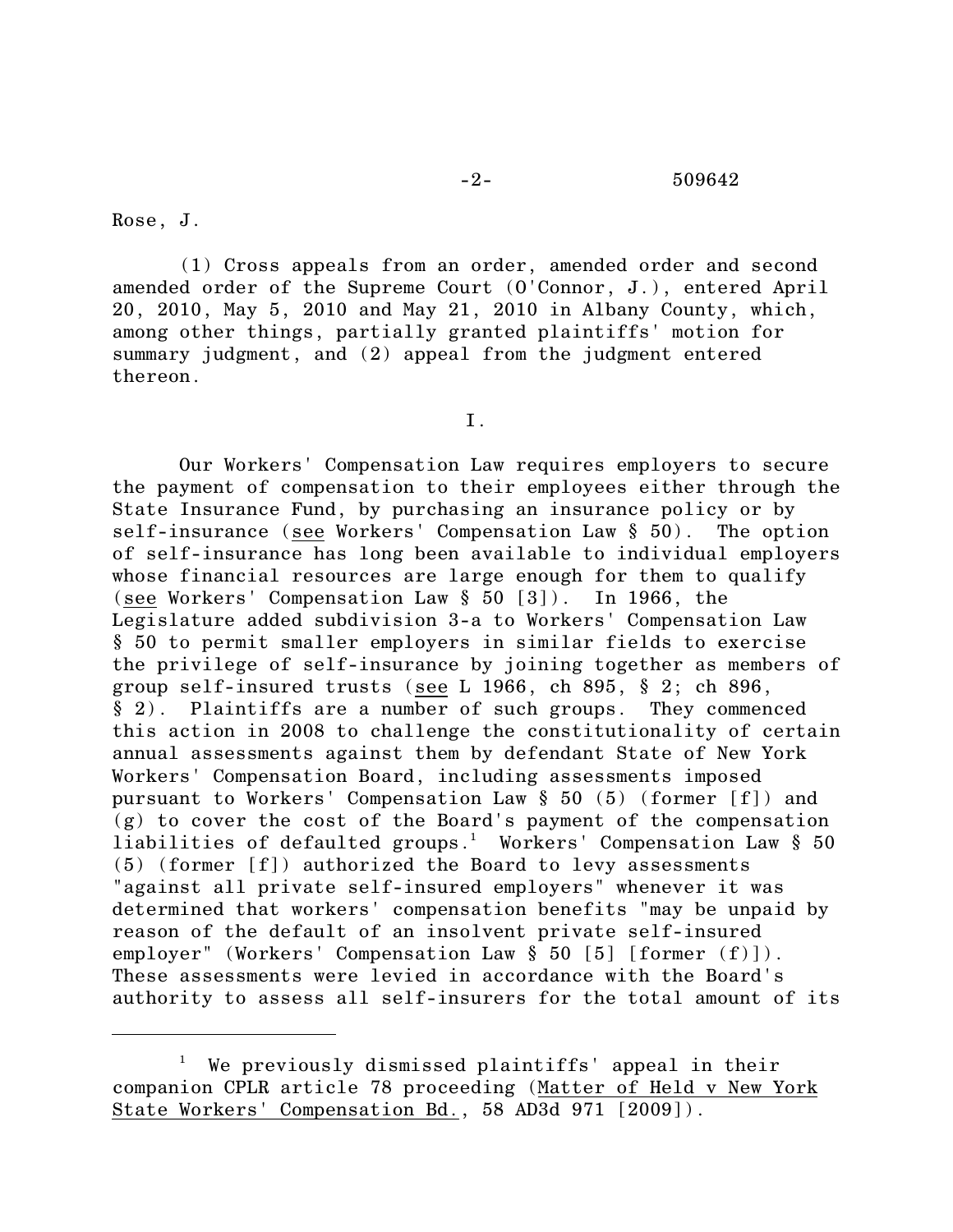costs and expenses incurred in carrying out the self-insurance provisions of the Workers' Compensation Law (see Workers' Compensation Law  $\S$  50 [5] [c], [e]).

During the pendency of this action, the Legislature amended the Workers' Compensation Law by, among other things, relabeling Workers' Compensation Law  $\S$  50 (5) (former [f]) as (g) and confirming the Board's authority to impose assessments pursuant to that provision against group self-insurers by expressly including them within the meaning of the term "self-insured employers" (see L 2008, ch 139, § 3). The Legislature also amended the Workers' Compensation Law by altering the formula used to determine each active and inactive group's share of assessments (see L 2008, ch 139, § 3). Plaintiffs then amended their complaint to add a challenge to the constitutionality of the amended statutes, and the parties cross-moved for summary judgment. Supreme Court granted plaintiffs' motion for summary judgment as to their claim that the assessments under Workers' Compensation Law  $\S$  50 (5) (former [f]) and (g) violated the Takings Clauses of the State and Federal Constitutions, and otherwise granted defendants' cross motion for summary judgment dismissing the complaint as to all of the other challenged provisions of the Workers' Compensation Law. Supreme Court also entered a judgment requiring defendants to repay the assessments collected from plaintiffs. Defendants appeal from that judgment and from Supreme Court's ruling that the application of Workers' Compensation Law  $\S$  50 (5) (former [f]) and (g) results in an unconstitutional taking, and plaintiffs cross-appeal from all other aspects of the orders.

# II.

 As a starting point, plaintiffs contend that Workers' Compensation Law  $\S$  50 (5) (former [f]) did not authorize the Board to levy assessments against them for the unpaid compensation and benefits owed by defaulted group self-insurers. They argue that former paragraph (f) refers to "private selfinsured employers," and groups are not included in that term because, while groups are self-insurers whose members are employers, they are not themselves employers. Plaintiffs note that the undisputed purpose of group self-insurance is to allow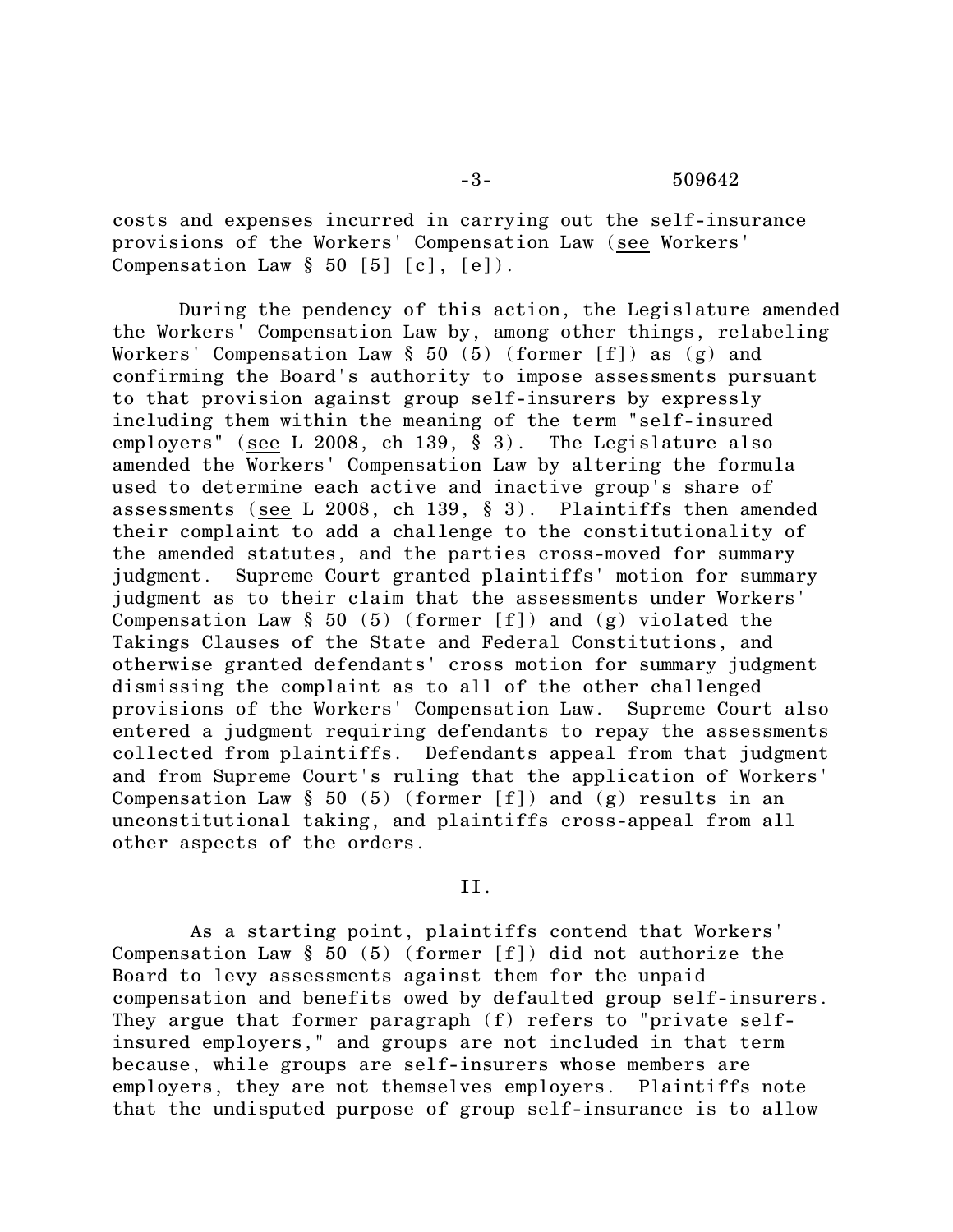#### -4- 509642

employers who are too small to self-insure individually to take advantage of the savings offered by self-insurance by forming groups of employers in related fields, and that each employermember of a group agrees to be jointly and severally liable for the obligations of the group. They claim that this purpose is defeated by defendants' interpretation of the statute because it would permit the Board to assess solvent groups for its costs incurred by paying the compensation liabilities of defaulted groups in unrelated fields. Plaintiffs also claim that the Board never previously applied the statute in this manner, that they had no notice that they would be liable for the benefits owed by defaulted groups and that the Board's interpretation will result in groups being unable to afford to continue to self-insure in the future. Given these contentions, the nature of the constitutional arguments made and the parties' request, we first determine the proper construction of Workers' Compensation Law  $§ 50 (5) (former [f]).$ 

"It is a well settled principle of statutory construction that a statute or ordinance must be construed as a whole and that its various sections must be considered together and with reference to each other" (People v Mobil Oil Corp., 48 NY2d 192, 199 [1979] [citations omitted]; see McKinney's Cons Laws of NY, Book 1, Statutes §§ 97, 98, 130). Also, when determining the meaning of an ambiguous statute, we will look to the practical effect given to the law by those charged with the duty of enforcing it and, if that construction is not irrational or unreasonable, it should be upheld (see Matter of Village of Scarsdale v Jorling, 91 NY2d 507, 516 [1998]; Matter of Lezette v Board of Educ., Hudson City School Dist., 35 NY2d 272, 281 [1974]; Matter of Aides At Home, Inc. v State of N.Y. Workers' Compensation Bd., 76 AD3d 727, 727-728 [2010]). In our view, a fair reading of Workers' Compensation Law § 50 (5) (former [f]), within the context of the related provisions and the legislative history, leads to the conclusion that group self-insurers were intended to be included among those to be assessed to provide the funds to cover the defaults of all private self-insurers, including groups.

Since its enactment in 1966, Workers' Compensation Law § 50 (3-a) has made group self-insurers part of the self-insurance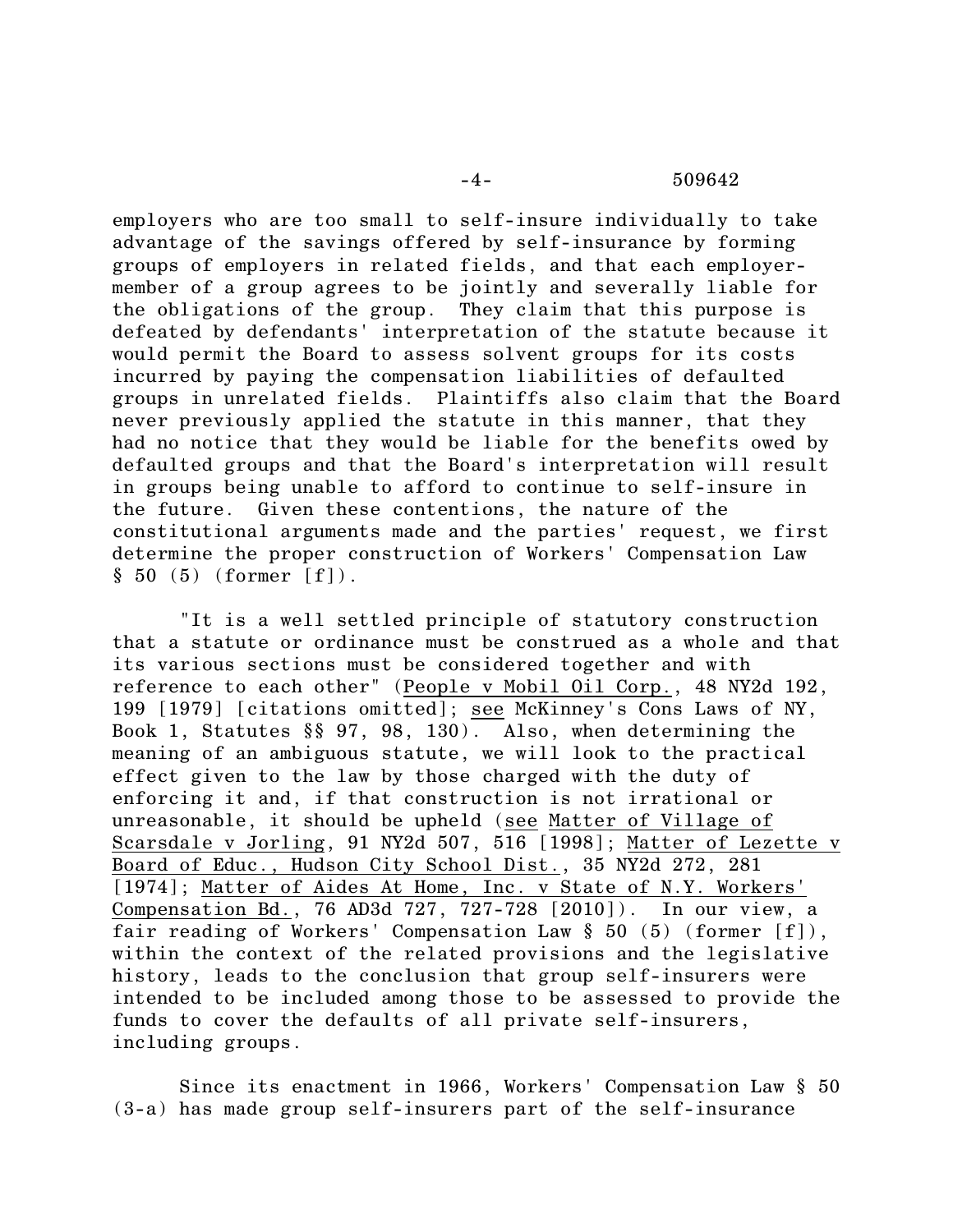-5- 509642

program – which then consisted of large individual self-insured employers only – by subjecting groups to the same statutory provisions governing self-insured employers. As argued by defendants, the new statute accomplished this by specifically providing that "[a]ll the provisions of this chapter relating to self-insurance and the rules and regulations promulgated thereunder shall be deemed applicable to group self-insurance" (Workers' Compensation Law § 50 [3-a] [former (6)], [8]). Among the provisions relating to self-insurance and, therefore, deemed applicable to group self-insurance is Workers' Compensation Law § 50 (5) (former [f]). It was enacted in 1976, prior to the formation of any of the plaintiffs, and its legislative history persuades us that it was intended to apply to all self-insurers (see L 1976, ch 942, § 1). The statute was proposed by the Board, and its purpose, as stated in the Board's memorandum in support, was to establish "a method for paying claims which are the liability of an insolvent self-insurer out of administrative assessments to be levied against all private self-insurers" (Mem of Workmen's Comp Bd, Bill Jacket, L 1976, ch 942, 1976 NY Legis Ann, at 311).

Further, the legislative history of the 2008 amendments to the Workers' Compensation Law confirms that group self-insurers were always intended to be included among the self-insured employers against whom assessments could be imposed pursuant to Workers' Compensation Law  $\S$  50 (5) (former [f]). The Governor's Program Memorandum makes clear that the amendment to former paragraph (f) was intended to clarify the fact that the Board was always authorized to impose assessments with respect to both individual and group self-insurers (see Governor's Program Mem, L 2008, ch 139, 2008 NY Legis Ann, at 103). Contrary to plaintiffs' assertion, this memorandum indicating the purpose of the 2008 legislation is relevant and we may consider it in interpreting former paragraph (f) (see Matter of OnBank & Trust Co., 90 NY2d 725, 731 [1997]; see also Majewski v Broadalbin-Perth Cent. School Dist., 91 NY2d 577, 585 [1998]). Plaintiffs' reliance on Matter of New York Times Co. v New York State Dept. of Health (243 AD2d 157, 160 [1998]) is misplaced, as we are not presented here with judicial review of an administrative determination (see e.g. Matter of Scherbyn v Wayne-Finger Lakes Bd. of Coop. Educ. Servs., 77 NY2d 753, 758 [1991]; Matter of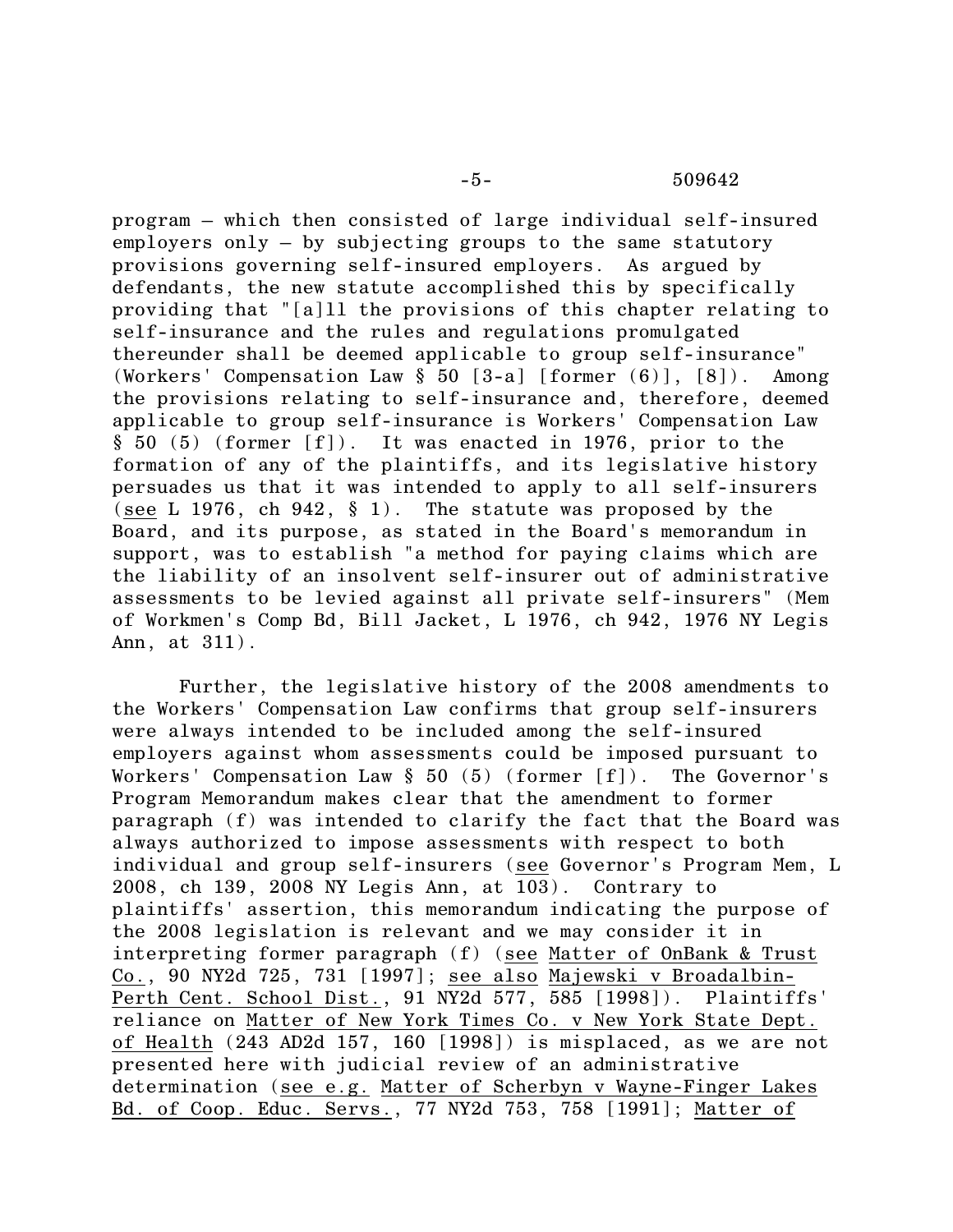## Moynihan v Moyers Corners Fire Dept., 254 AD2d 584, 585 [1998]).

Nor can we agree with plaintiffs' argument that the statute was never previously applied in this manner by the Board. Since the inception of self-insurance, all self-insurers have been subject to assessments by the Board to recover its administrative expenses (see Workers' Compensation Law § 50 [5] [former (c)], [c]). As the record reveals, these assessments have always included the expenses of the Board in covering the compensation liabilities of defaulted private self-insurers. These assessments have been billed to self-insurers, including plaintiffs, under the general category of administrative assessments. Whenever a private self-insurer defaulted, assessments were levied on all private self-insurers, including self-insured groups, to cover the Board's payment of the liabilities of the defaulted self-insurer. It is true, however, that the Board did not include assessments to cover its payment of the insolvent groups until 2007, after the first groups defaulted. When additional groups defaulted in that year, the assessment amounts increased dramatically in 2008, leading plaintiffs to bring this action. In view of this background, plaintiffs' argument that assessments to cover defaulted groups were never previously imposed, while true, rings hollow as they do not dispute that groups had never previously defaulted. Further, plaintiffs do not deny that they have always been assessed to cover defaulted individual self-insured employers.

We also reject plaintiffs' assertion that an interpretation allowing assessments against all self-insurers is inconsistent with the contractual obligation of joint and several liability assumed by the individual members of a group self-insurer. Although each member of a group self-insurer is jointly and severally liable for the compensation obligations of all other members of that group, the Board also is authorized to recoup from each self-insurer its pro rata share of the administrative expenses incurred by the Board in fulfilling its mission of providing "a swift and sure source of benefits to injured" workers (Crosby v State of N.Y., Workers' Compensation Bd., 57 NY2d 305, 313 [1982]). Thus, the joint and several liability of each member is separate and distinct from the imposition, on a pro rata basis, of administrative expenses on the group. As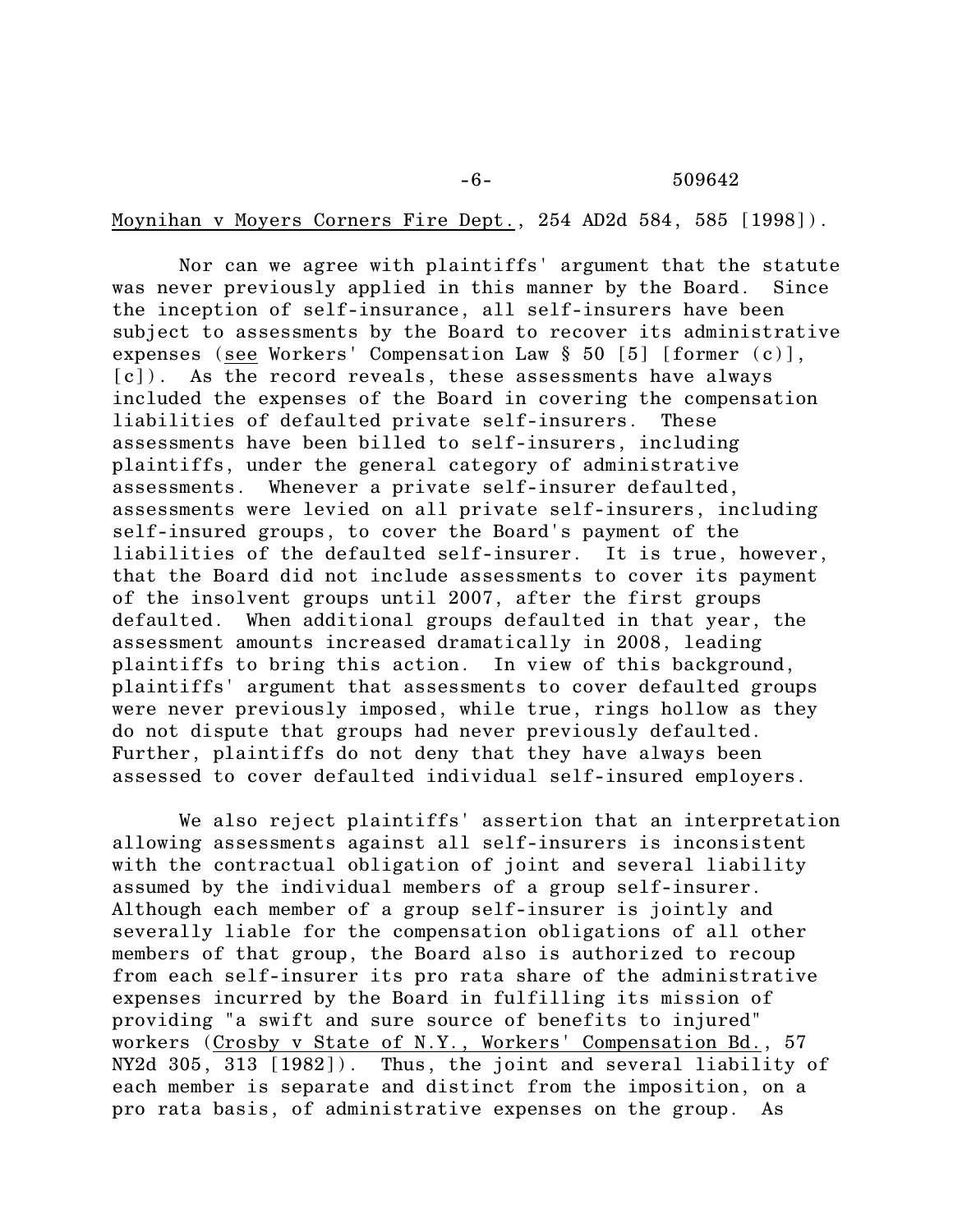defendants persuasively argue, the Board's collection efforts and litigation against defaulted groups will take time and the statutorily authorized imposition of assessments is an available means to cover any shortfall in funds in the meantime. Plaintiffs' arguments as to the wisdom of the Board's actions and their effect on the willingness of employers to form new selfinsurance groups in the future are irrelevant to the issue of whether they are authorized by the statute and whether the statute is constitutional.

#### III.

Turning to the constitutional issues, we must disagree with Supreme Court's conclusion that defendants' application of Workers' Compensation Law  $\S$  50 (5) (former [f]) and (g) was an unconstitutional taking.<sup>2</sup> The Takings Clause of the Fifth Amendment, made applicable to the states through the Fourteenth Amendment, provides that private property shall not be taken for public use without just compensation. "Governmental regulation of private property effects a taking if it is 'so onerous that its effect is tantamount to a direct appropriation or ouster'" (Consumers Union of U.S., Inc. v State of New York, 5 NY3d 327, 357 [2005], quoting Lingle v Chevron U.S.A. Inc., 544 US 528, 537 [2005]). While there is no set formula to determine whether a statute "goes too far and effects a regulatory taking," the primary factors to consider are its "economic effect on the [property owner], the extent to which the regulation interferes with reasonable investment-backed expectations, and the character of the government action" (Palazzolo v Rhode Is., 533 US 606, 617 [2001]; see Penn Cent. Transp. Co. v City of New York, 438 US 104, 124 [1978]). Plaintiffs bear "the heavy burden" of showing that the statutory provisions work a regulatory taking (Buffalo

 $P$  Plaintiffs' state constitutional claims are precluded by the "broad and unencumbered authority to enact laws for the protection of employees" provided in NY Constitution, article I, § 18 (Matter of Valentine v American Airlines, 17 AD3d 38, 41 [2005]; Matter of Estate of Smith v Atlas Assembly/Crawford Furniture Mfg. Corp., 216 AD2d 804, 806 [1995], lv denied 86 NY2d 711 [1995]).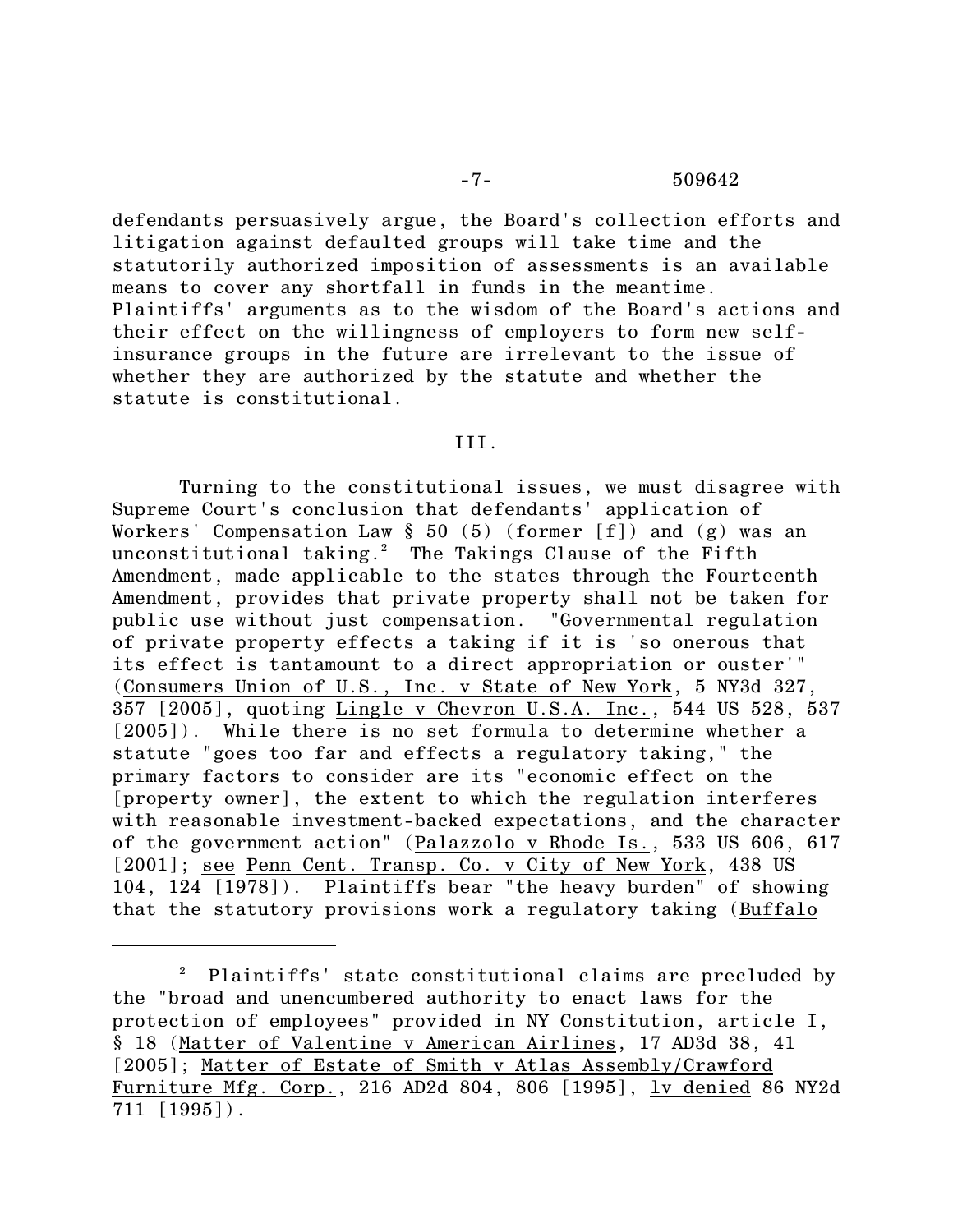Teachers Fedn. v Tobe, 464 F3d 362, 375 [2d Cir 2006], cert denied 550 US 918 [2007]).

Here, the amounts of the assessments may have been unanticipated, but it cannot be said that their economic effect on plaintiffs rises to the level of a taking. While plaintiffs may be deprived of substantial amounts of money to pay the assessments, their liability "is not made in a vacuum, [and] directly depends on" their proportional role in the selfinsurance program and the workers' compensation system (Connolly v Pension Benefit Guar. Corp., 475 US 211, 225 [1986]; see Workers' Compensation Law § 50 [5] [c], [g]; see also L 2008, ch 139,  $§$  3; L 2007, ch 6,  $§$  65). The statutory language provided and still provides – that costs associated with defaulting selfinsurers are to be assessed against all self-insurers, and there is no dispute that plaintiffs are self-insurers. Nor is the levying of assessments against self-insurers inconsistent with other provisions of the Workers' Compensation Law, which employs such a mechanism against employers and insurance carriers to recoup the system's expenses (see e.g. Workers' Compensation Law § 15 [8] [h]; § 25-a [3]; § 151 [2]). We are, therefore, persuaded that the economic effect on plaintiffs is consistent with the overall legislative scheme and is proportional to their role as self-insurers within the workers' compensation system (see Concrete Pipe & Prods. of Cal., Inc. v Construction Laborers Pension Tr. for S. Cal., 508 US 602, 645 [1993]; Connolly v Pension Benefit Guar. Corp., 475 US at 225-226).

We are also persuaded that the application of Workers' Compensation Law  $\S$  50 (5) (former [f]) and (g) does not interfere with plaintiffs' reasonable investment-backed expectations. As we have found, the enforcement of the statute is consistent with the legislative scheme which, in turn, is sufficiently clear from the language of the statute. Accordingly, plaintiffs knew or should have known of their liability for administrative expense assessments (see e.g. Connolly v Pension Benefit Guar. Corp., 475 US at 227 [no interference with reasonable investment-backed expectations where employers "had more than sufficient notice not only that pension plans were currently regulated, but also that withdrawal itself might trigger additional financial obligations"]; Meriden Tr. & Safe Dep. Co. v Federal Dep. Ins.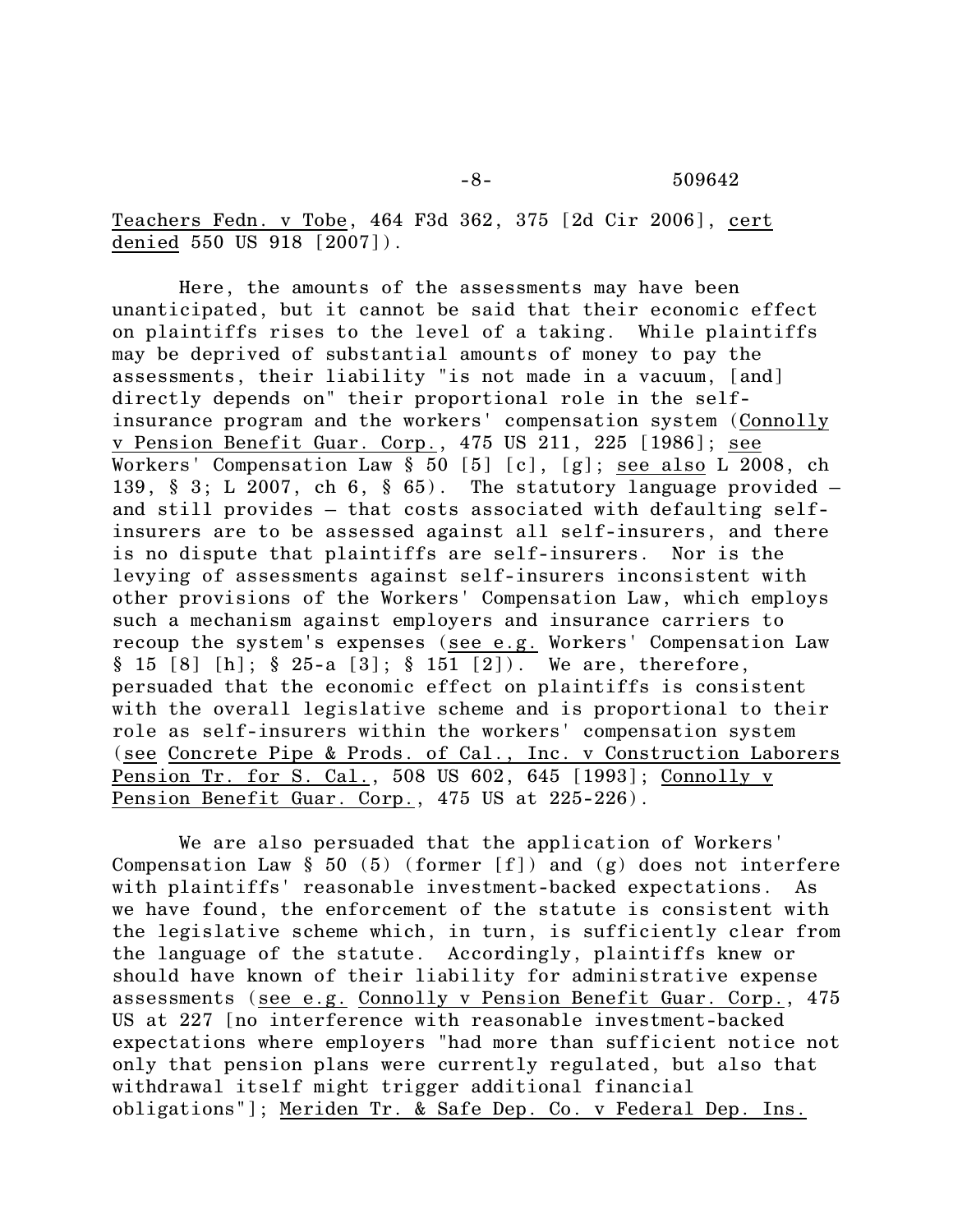#### -9- 509642

Corp., 62 F3d 449, 455 [2d Cir 1995] [no unconstitutional taking occurs where a company "voluntarily subject[s] itself to a known obligation"]). Plaintiffs, as voluntary participants who have elected to exercise the privilege of self-insurance, cannot now complain that the assessments imposed to administer the selfinsurance program consistently with the purpose and goals of the workers' compensation system is an unexpected taking of their property.

Further, the character of the government action at issue here is a public program adjusting the benefits and burdens of economic life to promote the common good and, as such, is not generally the type of regulation considered to rise to the level of a taking (see Lingle v Chevron U.S.A., Inc., 544 US at 539; Penn Cent. Transp. Co. v City of New York, 438 US at 124; cf. Eastern Enters. v Apfel, 524 US 498, 529-537 [1998]). Thus, based on our evaluation of the statute and the factual circumstances as revealed in the record, we conclude that Workers' Compensation Law  $\S$  50 (5) (former [f]) and (g) do not violate the Takings Clause and that defendants' cross motion for summary judgment dismissing that claim should have been granted.

We next find no merit to plaintiffs' claims of unconstitutionality under the Due Process Clause of the Fifth Amendment. Economic legislation is presumed to be constitutional, and "the burden is on one complaining of a due process violation to establish that the legislature has acted in an arbitrary and irrational way" (Usery v Turner Elkhorn Min. Co., 428 US 1, 15 [1976]). Here, plaintiffs claim that the statute violates due process because it was impermissibly vague, provided no notice and was retroactively applied to them after the 2008 amendment. Given our conclusion as to the interpretation of Workers' Compensation Law § 50 (5) (former [f]), however, we find that it was sufficiently clear, to a reasonable degree of certainty, so that plaintiffs were not forced to guess at its meaning (see Matter of Kaur v New York State Urban Dev. Corp., 15 NY3d 235, 256 [2010], cert denied \_\_\_ US \_\_\_, 131 S Ct 822 [2010]; Foss v City of Rochester, 65 NY2d 247, 253 [1985]). Further, inasmuch as the statute has authorized the assessments at issue since its enactment in 1976, prior to plaintiffs' existence, they had notice of it and it was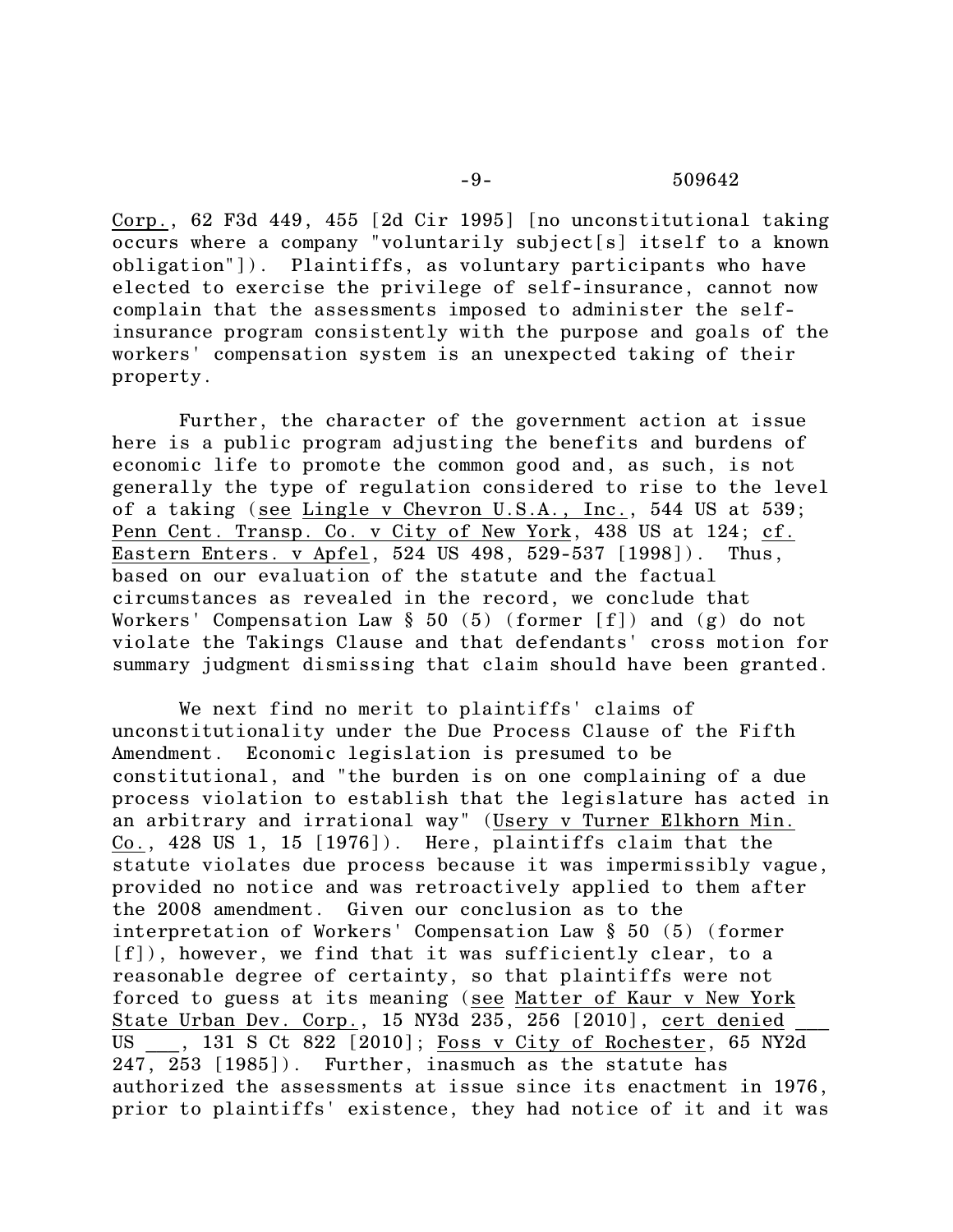not retroactively applied to them. For this same reason, the statute does not violate the Contracts Clause (see US Const, art 1, § 10), as a "statute cannot be said to impair a contract that did not exist at the time of its enactment" (Texaco, Inc. v Short, 454 US 516, 531 [1982]; see Matter of George [Catherwood-General Motors Corp.], 14 NY2d 234, 242 [1964]).

#### IV.

Plaintiffs' remaining claims, as limited by their brief, are that Workers' Compensation Law § 15 (8) (h) (4) and § 151 (2) (b), as amended in 2008, are in violation of the Due Process and Takings Clauses of the Fifth Amendment. These statutes, among other things, provide the formula to impose continuing assessments, decreasing over time, on inactive self-insurers for the Special Disability Fund and the Board's administrative expenses. Plaintiffs argue that the 2008 amendments impose an unfair exit penalty. Based upon the history of these statutes, we cannot agree. Prior to 2007, these statutes imposed continuing assessments on inactive groups in recognition of their continuing liability for compensation and benefits. In 2007, the statutes were amended to change the method for determining the amounts owed from a calculation based on benefits paid the preceding year to a calculation based on annual payroll for the preceding year. The 2008 amendments again changed the calculation, in part to correct an apparent error in the 2007 amendments allowing inactive groups to completely avoid liability for the assessments after one year of inactivity, despite their continuing – although decreasing – liability for compensation and participation in the program (see Governor's Program Mem, L 2008, ch 139, 2008 NY Legis Ann, at 103). Accordingly, the calculation is now based on payroll at the time the individual or group selfinsurer ceases to self-insure, reduced by a factor reflecting the reduction in compensation liabilities since becoming inactive (see L 2008, ch 139,  $\S$  $\S$  7, 15).<sup>3</sup> Plaintiffs' specific challenge

Although the statutes were amended again effective March 31, 2011, with the term "self-insurer" redefined so as to exclude inactive group self-insurers from the assessments, the amendments are prospective only and do not affect our analysis (see L 2011, ch 57, §§ 1, 7).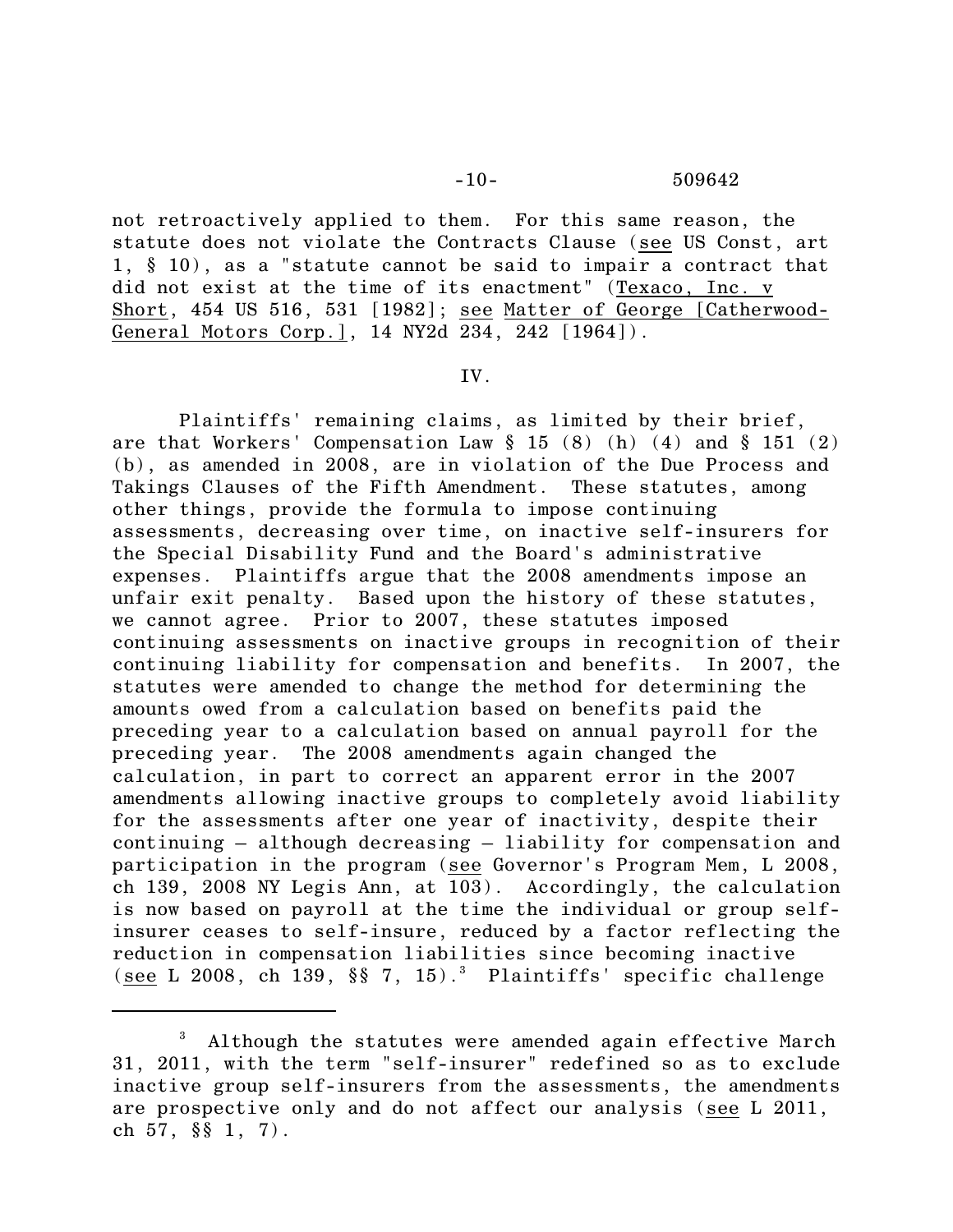to the use of the decreasing claims factor was not raised before Supreme Court and is, therefore, unpreserved for our review (see Matter of Jennings v Lippman, 307 AD2d 457, 458 n 2 [2003], lv denied 100 NY2d 515 [2003]).

Nor can we agree that the 2008 amendments improperly alter plaintiffs' liability without notice or justification. There is no requirement to provide notice of enactment of a statute beyond the normal process of enactment, publication and an opportunity for those within the statute's reach to become familiar with its requirements and to comply with them (see Atkins v Parker, 472 US 115, 129-131 [1985]; United States v Locke, 471 US 84, 108 [1985]). Thus, the due process challenge to the adjustment of the formula used to determine assessments is without merit, as "legislation readjusting rights and burdens is not unlawful solely because it upsets otherwise settled expectations" (Concrete Pipe & Prods. of Cal., Inc. v Construction Laborers Pension Tr. for S. Cal., 508 US at 637 [internal quotation marks] and citations omitted]). In any event, as we have noted, the legislative history of the 2008 amendments makes clear that, to the extent that the 2007 amendments apparently limited an inactive group's assessments to one year, the limitation was an error, it was promptly corrected and it cannot be viewed as a settled expectation.

Plaintiffs' claim that the 2008 amendments deprive them of due process because they are unfairly subjected to double assessments is also without merit. Although former members of an inactive group will continue to be responsible for their part of the group's continuing assessment as well as having to pay their workers' compensation insurance premiums, a part of which pays the similar assessments on the carrier, the inactive group's assessment is expressly reduced over time based on the group's diminishing compensation liabilities. The assessments are therefore proportional to plaintiffs' compensation liabilities, and plaintiffs have neither established that the amendments are irrational or arbitrary, nor met their burden of demonstrating a due process violation (see Concrete Pipe & Prods. of Cal., Inc. v Construction Laborers Pension Tr. for S. Cal., 508 US at 639-641; Usery v Turner Elkhorn Min. Co., 428 US at 15).